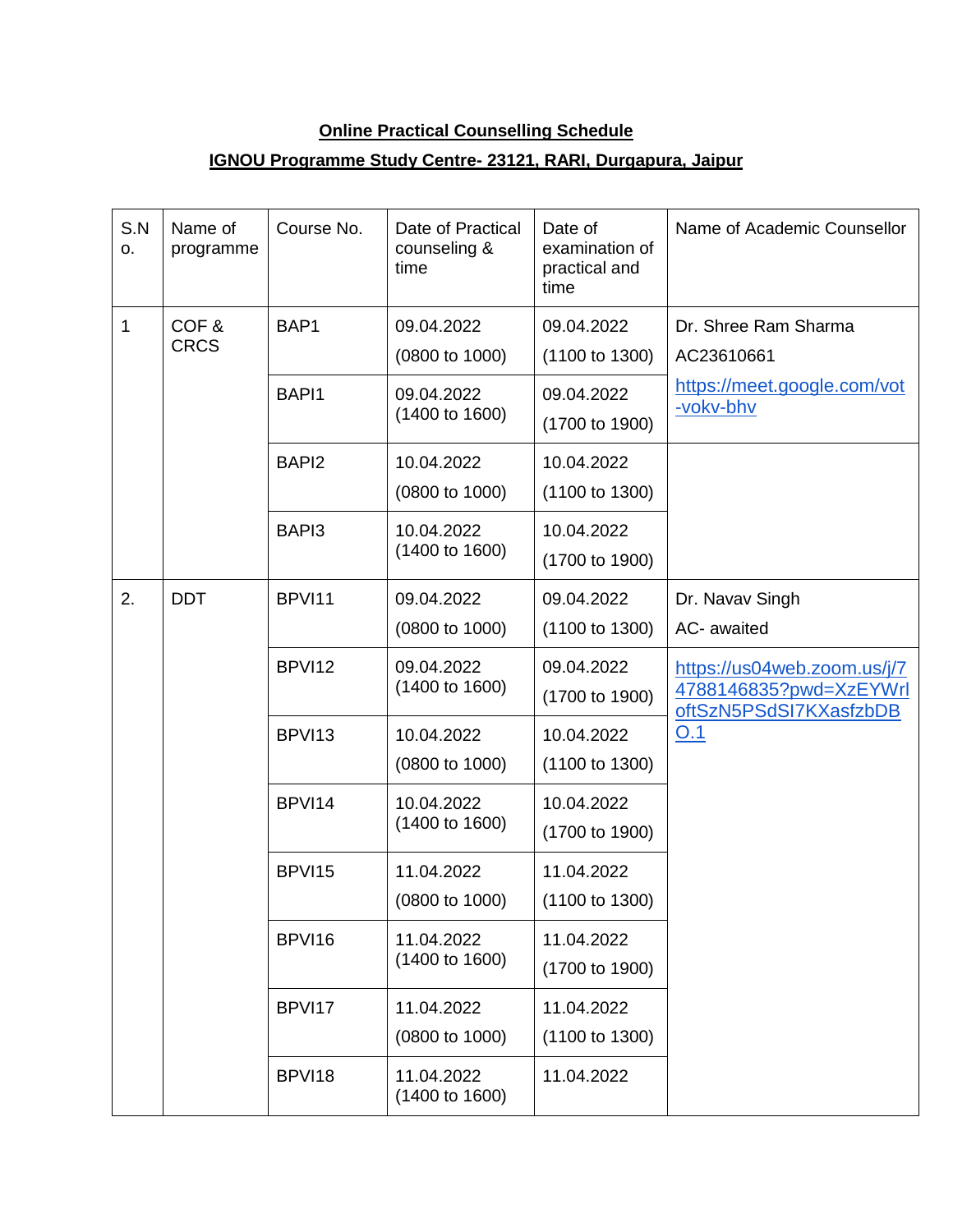|                |                |                    |                              | (1700 to 1900) |                                          |
|----------------|----------------|--------------------|------------------------------|----------------|------------------------------------------|
| 3              | <b>PGDFSQM</b> | MVP1               | 09.04.2022                   | 09.04.2022     | Sh. Sushil Kumar                         |
|                |                |                    | (0800 to 1000)               | (1100 to 1300) | AC 23683560                              |
|                |                | MVP <sub>2</sub>   | 09.04.2022                   | 09.4.2022      | https://meet.google.com/jbs-             |
|                |                |                    | (1400 to 1600)               | (1700 to 1900) | ggig-bbn                                 |
|                |                | MVP3               | 10.04.2022                   | 10.04.2022     | https://meet.google.com/okf              |
|                |                |                    | (0800 to 1000)               | (1100 to 1300) | -wsch-yna                                |
|                |                | MVP4               | 10.04.2022                   | 10.04.2022     |                                          |
|                |                |                    | (1400 to 1600)               | (1700 to 1900) |                                          |
|                |                | MVPI1              | 11.04.2022                   | 11.04.2022     |                                          |
|                |                |                    | (0800 to 1000)               | (1100 to 1300) |                                          |
|                |                | MVPI <sub>2</sub>  | 11.04.2022                   | 11.04.2022     |                                          |
|                |                |                    | (1400 to 1600)               | (1700 to 1900) |                                          |
|                |                | MVPP1              | 11.04.2022                   | 11.04.2022     |                                          |
|                |                |                    | (0800 to 1000)               | (1100 to 1300) |                                          |
| $\overline{4}$ | <b>CIB</b>     | OAPI <sub>11</sub> | 09.04.2022                   | 09.04.2022     | Dr.Birbal Bairwa                         |
|                |                |                    | (0800 to 1000)               | (1100 to 1300) | AC number is awaited                     |
|                |                | OAPI <sub>12</sub> | 09.04.2022                   | 09.04.2022     | https://meet.google.com/zn               |
|                |                |                    | (1400 to 1600)               | (1700 to 1900) | m-znrg-ytx                               |
|                |                | OAPI <sub>13</sub> | 10.04.2022                   | 10.04.2022     |                                          |
|                |                |                    | $(0800 \text{ to } 1000)$    | (1100 to 1300) |                                          |
| 5              | <b>DVAPFV</b>  | <b>BPVI-001</b>    | 14.04.2022                   | 14.04.2022     | Sh. Sushil Kumar, AC                     |
| $\blacksquare$ |                |                    | (0800 to 1000)               | (1100 to 1300) | 23683560                                 |
|                |                | <b>BPVI-002</b>    | 14.04.2022<br>(1400 to 1600) | 14.4.2022      | https://meet.google.com/cr<br>p-swkh-tat |
|                |                |                    |                              | (1700 to 1900) |                                          |
|                |                | <b>BPVI-003</b>    | 15.04.2022                   | 15.04.2022     | https://meet.google.com/tuk              |
|                |                |                    | (0800 to 1000)               | (1100 to 1300) | <u>-zfdr-fss</u>                         |
|                |                | <b>BPVI-004</b>    | 15.04.2022<br>(1400 to 1600) | 15.04.2022     |                                          |
|                |                |                    |                              | (1700 to 1900) |                                          |